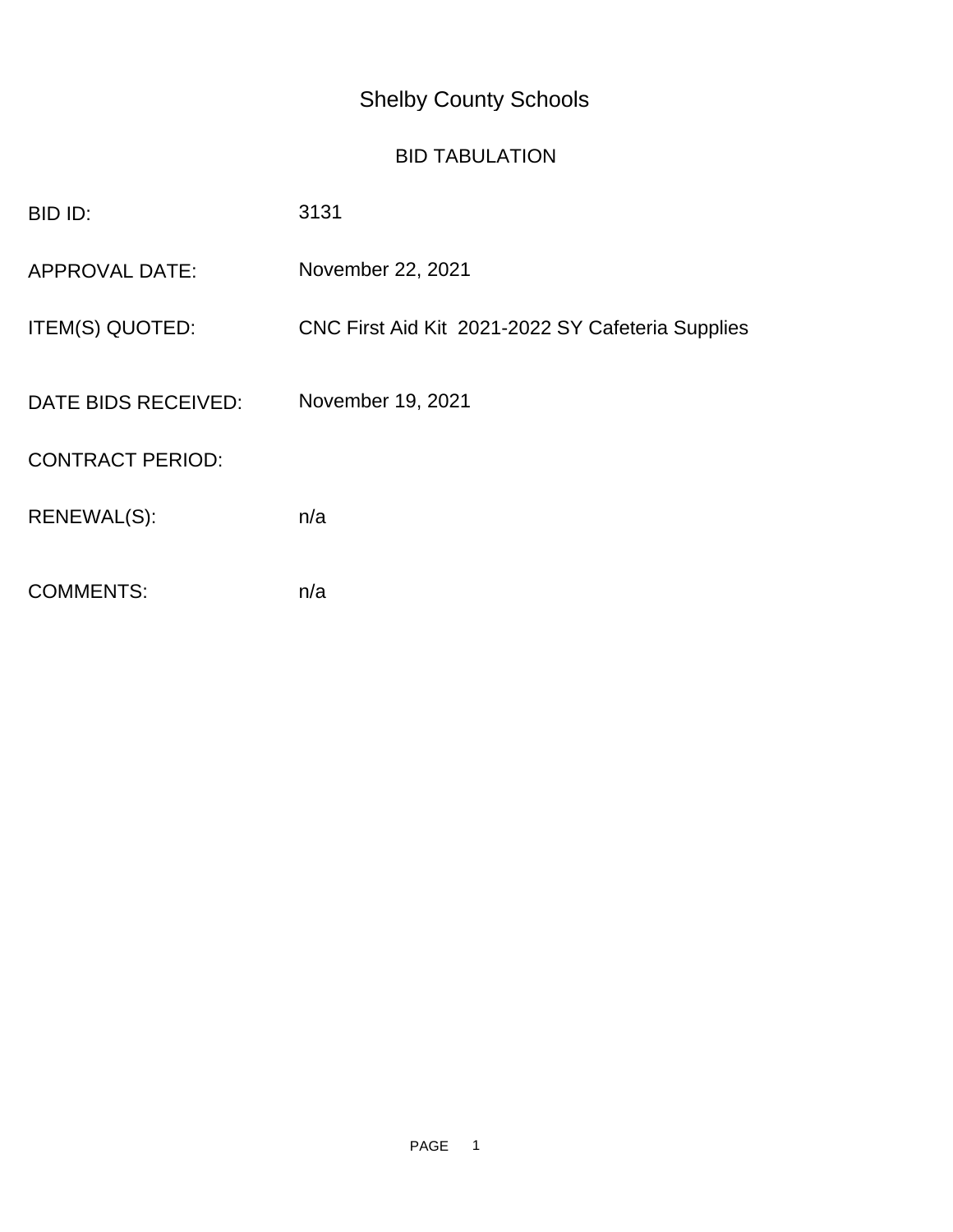## **Vendor Response Terms**

| <b>Name</b><br>vendo. | .<br>l erms<br>169<br>. | Геrms<br>ำvmenւ<br>. |
|-----------------------|-------------------------|----------------------|
| Procure<br>One        |                         |                      |

PAGE 2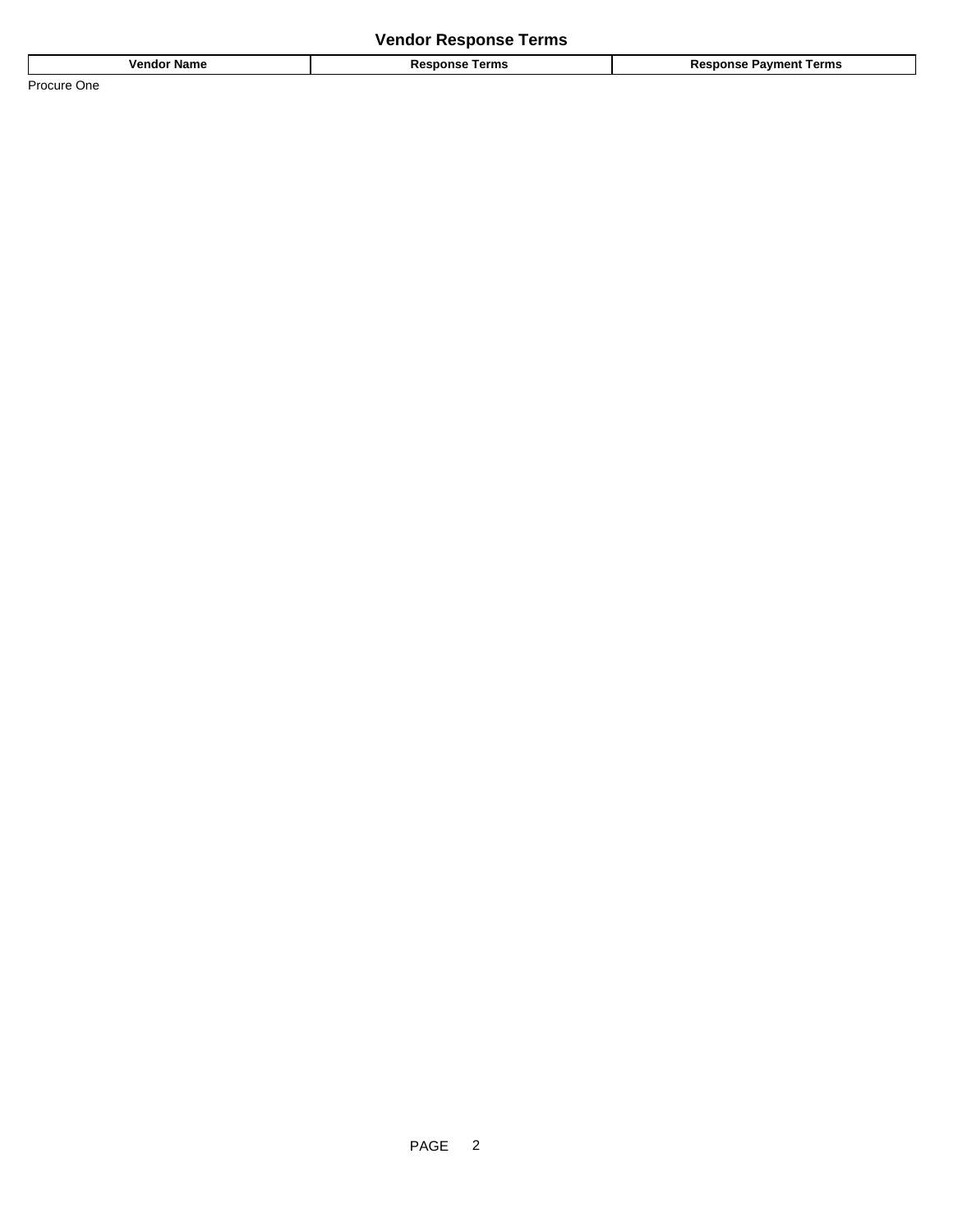ITEM NO. 1 - First Aid Kit Station, First Aid, Industrial, 2 Shelf. Dimensions: 14-3/4"x10-1/4"x4-5/8". This 2-shelf, 414-piece industrial first aid station is designed as an kit for smaller businesses, offices and work sites for approx. 75 people. Unit has swing-down door and handle for convenience. Plastic cabinet contains over 400 items: 3/4"x3" Adhesive plastic bandages,1"x3" Fabric bandages-50/bx, Knuckle & fingertip fabric bandages, 2"x4.1 yd. Conforming gauze roll bandages,3"x4.1 yd, Conforming gauze roll bandage, Triangular sling/bandage, Eye wash, 4 oz., Sterile eye pads-2/bx,2"x2", 24 - 3"x3" Gauze dressing pads-48/bx, 4"x5" Instant cold compress-1/bx, Aspirin tablets 2-pks, Extra-strength pain reliever 2-pks, Alcohol cleansing pads- 10/bx, Antiseptic cleansing wipes (sting free)- 18/bx , Triple antibiotic ointment packs-10/bx, Exam quality gloves-1 pr/bx, 4" Tweezers, plastic, 2"x5 yd. 3-Cut first aid tape, Burn spray- 3 oz. IF NOT BIDDING AN APPROVED BRAND SAMPLES MUST BE SUBMITTED PRIOR TO BID OPENING. 1 - Count, Estimated Quantity - 225 VENDOR NAME UNIT PRICE (\$) VENDOR NAME ITEM MANUFACTURER & PART NUMBER Procure One **First Aid Kit** 128.5200\* First Aid Kit **128.5200\*** 

| Procure One<br>First Aid Kit        |  | 128.5200*     |                                                                                                                                                                                                                                                       |  |
|-------------------------------------|--|---------------|-------------------------------------------------------------------------------------------------------------------------------------------------------------------------------------------------------------------------------------------------------|--|
| <b>VENDOR REFERENCE NUMBER:</b>     |  | First Aid Kit |                                                                                                                                                                                                                                                       |  |
| <b>RESPONSE ITEM PAYMENT TERMS:</b> |  | Net 15 days   |                                                                                                                                                                                                                                                       |  |
| RESPONSE ITEM NOTES:                |  |               | A 2-shelf, 414-piece or more industrial first aid station designed as an kit for smaller<br>businesses, offices and work sites for approx. 75 people. Unit has swing-down door and<br>handle for convenience. Product to be delivered within 45 days. |  |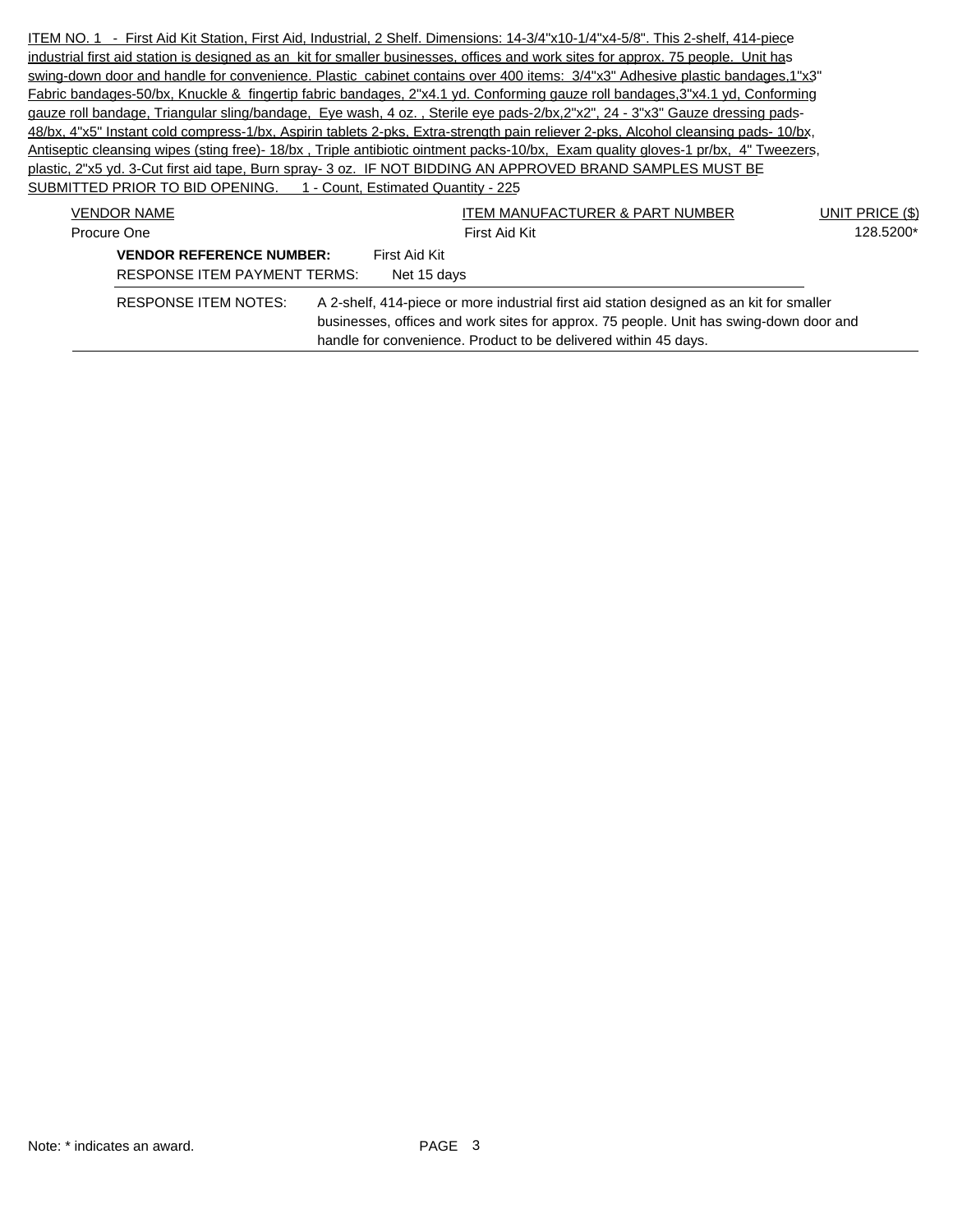VENDOR NAME VENDOR NAME